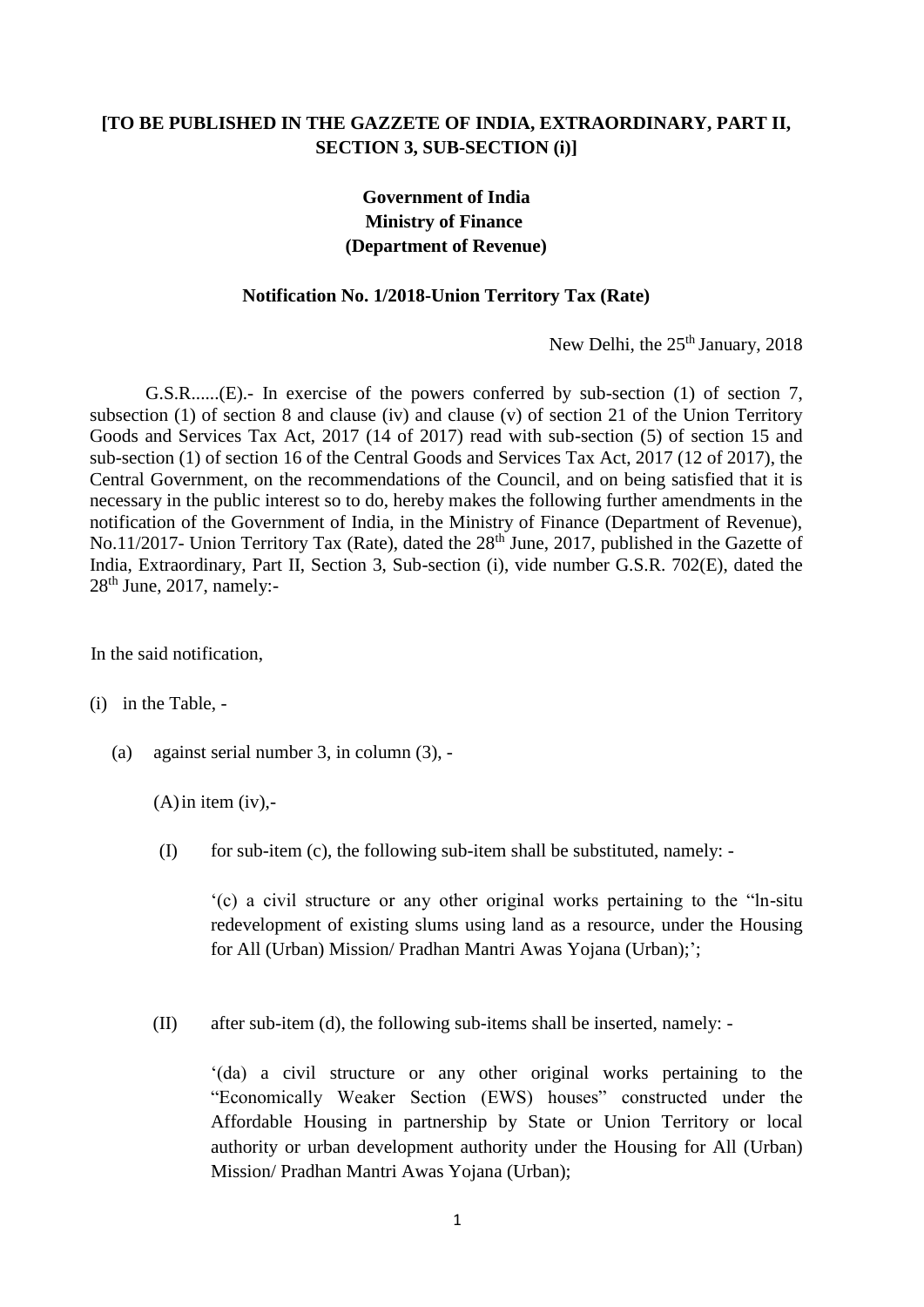(db) a civil structure or any other original works pertaining to the "houses constructed or acquired under the Credit Linked Subsidy Scheme for Economically Weaker Section (EWS)/ Lower Income Group (LIG)/ Middle Income Group-1 (MlG-1)/ Middle Income Group-2 (MlG-2)" under the Housing for All (Urban) Mission/ Pradhan Mantri Awas Yojana (Urban);';

(III) after sub-item (f), the following sub-items shall be inserted, namely: - "(g) a building owned by an entity registered under section 12AA of the Income Tax Act, 1961 (43 of 1961), which is used for carrying out the activities of providing, centralised cooking or distribution, for mid-day meals under the mid-day meal scheme sponsored by the Central Government, State Government, Union territory or local authorities.";

(B) in item (v),

- (I) in sub-item (a), for the word "excluding", the word "including" shall be substituted;
- (II) after sub-item (d), the following sub-item shall be inserted, namely: -

"(da) low-cost houses up to a carpet area of 60 square metres per house in an affordable housing project which has been given infrastructure status vide notification of Government of India, in Ministry of Finance, Department of Economic Affairs vide F. No. 13/6/2009-INF, dated the 30th March, 2017;";

(C) for item (ix) and the entries relating thereto in columns (3), (4) and (5), the following shall be substituted, namely: -

| (3)                                      | (4) | (5)                                    |
|------------------------------------------|-----|----------------------------------------|
| "(ix) Composite supply of works          |     |                                        |
| contract as defined in clause (119) of   |     | Provided that where the services are.  |
| section 2 of the Central Goods and       |     | supplied to a Government Entity,       |
| Services Tax Act, 2017 provided by a     |     | they should have been procured by      |
| sub-contractor to the main contractor    | 6   | the said entity in relation to a work  |
| providing services specified in item     |     | entrusted to it by the Central         |
| (iii) or item (vi) above to the Central  |     | Government, State Government,          |
| Government, State Government,            |     | Union territory or local authority, as |
| Union territory, a local authority, a    |     | the case may be.                       |
| Governmental Authority<br><b>or</b><br>a |     |                                        |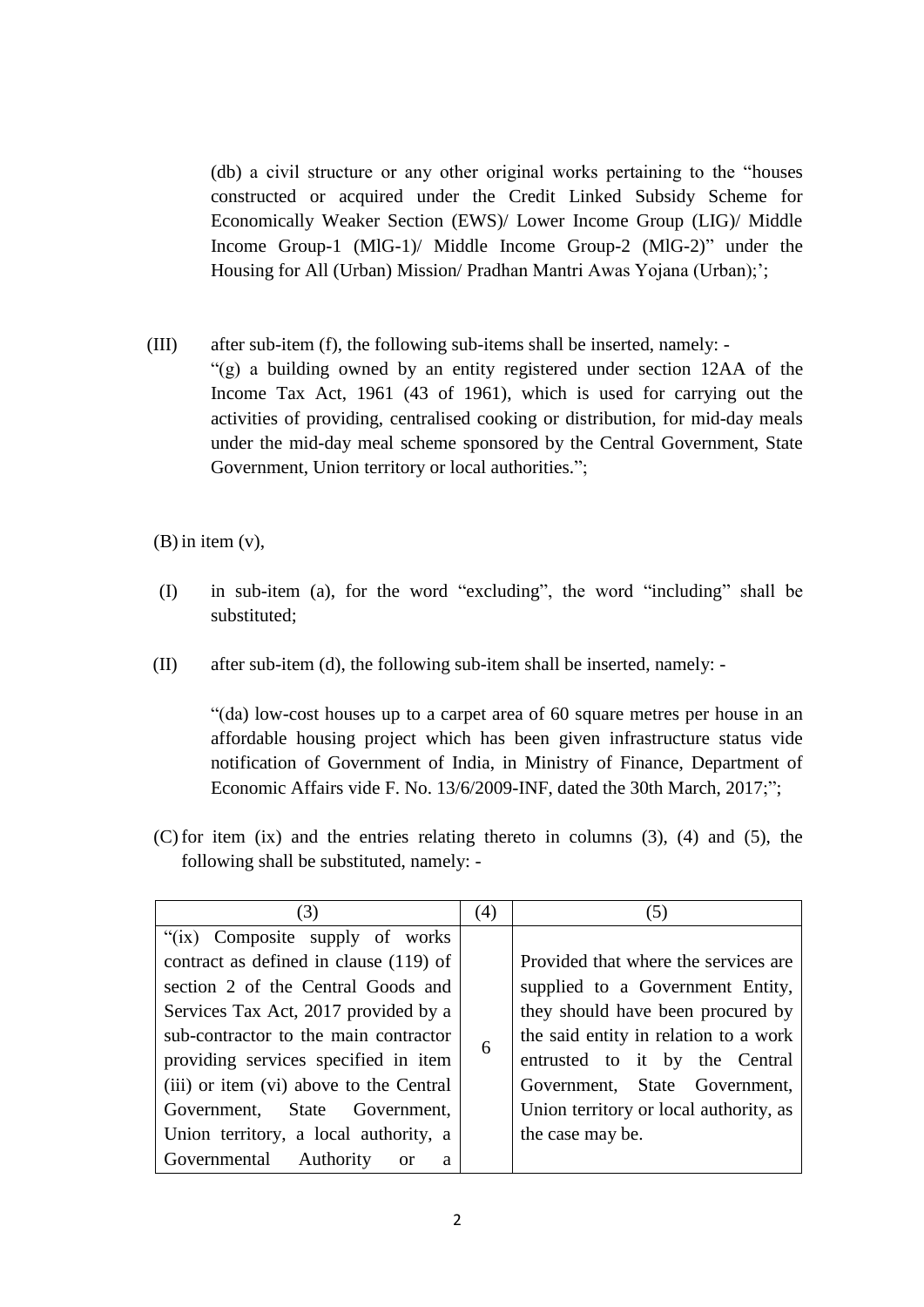| Government Entity.                                                                                                                                                                                                                                                                                                                                                                                                           |     |                                                                                                                                                                                                                                                                                          |
|------------------------------------------------------------------------------------------------------------------------------------------------------------------------------------------------------------------------------------------------------------------------------------------------------------------------------------------------------------------------------------------------------------------------------|-----|------------------------------------------------------------------------------------------------------------------------------------------------------------------------------------------------------------------------------------------------------------------------------------------|
| (x) Composite supply of works<br>contract as defined in clause (119) of<br>section 2 of the Central Goods and<br>Services Tax Act, 2017 provided by a<br>sub-contractor to the main contractor<br>providing services specified in item<br>Central<br>(vii)<br>above<br>the<br>to<br>Government, State Government,<br>Union territory, a local authority, a<br>Governmental Authority<br><b>or</b><br>a<br>Government Entity. | 2.5 | Provided that where the services are.<br>supplied to a Government Entity,<br>they should have been procured by<br>the said entity in relation to a work<br>entrusted to it by the Central<br>Government, State Government,<br>Union territory or local authority, as<br>the case may be. |
| (xi) Services by way of house-<br>keeping, such as plumbing,<br>carpentering, etc. where the person<br>supplying such service through<br>electronic commerce operator is not<br>liable for registration under sub-<br>section (1) of section 22 of the Central<br>Goods and Services Tax Act                                                                                                                                 | 2.5 | Provided that credit of input tax<br>charged on goods and services has<br>not been taken<br>[Please refer to <i>Explanation</i> no.<br>(iv)].                                                                                                                                            |
| (xii) Construction services other than<br>(i), (ii), (iii), (iv), (v), (vi), (vii), (viii),<br>$(ix), (x)$ and $(xi)$ above.                                                                                                                                                                                                                                                                                                 | 9   | -";                                                                                                                                                                                                                                                                                      |

- (b) against serial number 9, in the entry in column (3), in item (v), for the words "natural gas", the words and brackets "natural gas, petroleum crude, motor spirit (commonly known as petrol), high speed diesel or aviation turbine fuel" shall be substituted;
- (c) against serial number 10, for item (ii) in column (3) and the entries relating thereto in columns (3), (4) and (5), the following shall be substituted, namely: -

| (3)                                      | (4) | (5)                                     |
|------------------------------------------|-----|-----------------------------------------|
| Time charter of vessels for<br>$\lq(ii)$ |     | Provided that credit of input tax       |
| transport of goods.                      |     | charged on goods (other than on         |
|                                          |     | ships, vessels including<br>bulk        |
|                                          | 2.5 | carriers and tankers) has not been      |
|                                          |     | taken                                   |
|                                          |     | [Please refer to <i>Explanation</i> no. |
|                                          |     | $(iv)$ ].                               |
| (iii) Rental services of transport       |     |                                         |
| vehicles with or without operators,      | 9   |                                         |
| other than (i) and (ii) above.           |     |                                         |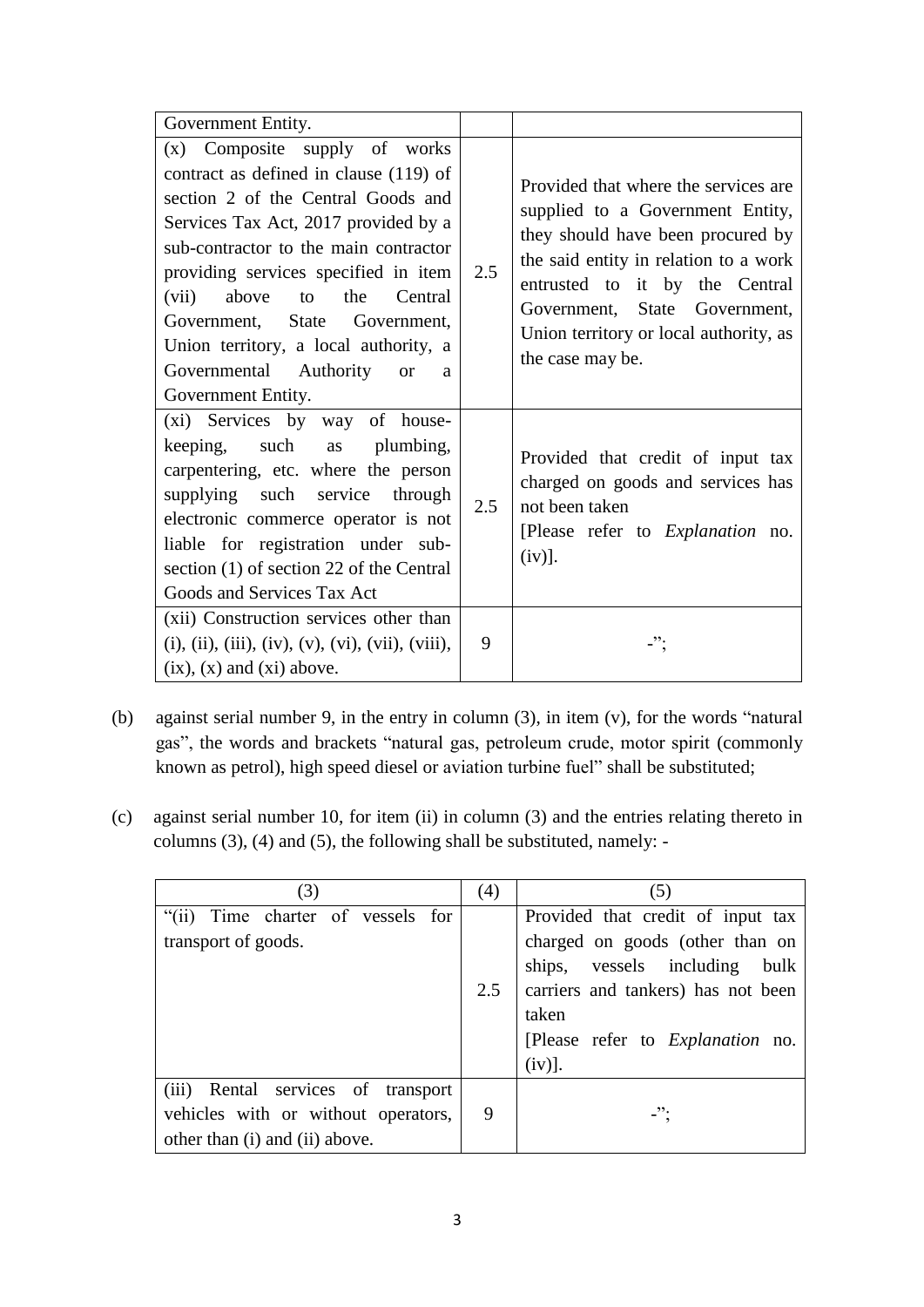(d) for serial number 16 and the entries relating thereto, the following shall be substituted, namely: -

| (1)  | (2)                    | (3)                                                                                                                                                                                                                                                                                                                                                                                                                                                                                                                                                                                                                                                                                                                                                                                                                         | (4)        | (5) |
|------|------------------------|-----------------------------------------------------------------------------------------------------------------------------------------------------------------------------------------------------------------------------------------------------------------------------------------------------------------------------------------------------------------------------------------------------------------------------------------------------------------------------------------------------------------------------------------------------------------------------------------------------------------------------------------------------------------------------------------------------------------------------------------------------------------------------------------------------------------------------|------------|-----|
| "16" | <b>Heading</b><br>9972 | Services by the Central Government, State<br>(i)<br>Government, Union territory or local authority to<br>governmental authority or government entity, by way<br>of lease of land.                                                                                                                                                                                                                                                                                                                                                                                                                                                                                                                                                                                                                                           | <b>Nil</b> |     |
|      |                        | (ii) Supply of land or undivided share of land by way<br>of lease or sub lease where such supply is a part of<br>composite supply of construction of flats, etc.<br>specified in the entry in column (3), against serial<br>number 3, at item (i); sub-item (b), sub-item (c), sub-<br>item (d), sub-item (da) and sub-item (db) of item (iv);<br>sub-item $(b)$ , sub-item $(c)$ , sub-item $(d)$ and sub-item<br>Nil<br>$(da)$ of item $(v)$ ; and sub-item $(c)$ of item $(vi)$ .<br>Provided that nothing contained in this entry<br>shall apply to an amount charged for such lease and<br>sub-lease in excess of one third of the total amount<br>charged for the said composite supply. Total amount<br>shall have the same meaning for the purpose of this<br>proviso as given in paragraph 2 of this notification. |            |     |
|      |                        | (iii) Real estate services other than (i) and (ii) above.                                                                                                                                                                                                                                                                                                                                                                                                                                                                                                                                                                                                                                                                                                                                                                   | 9          | ".  |

(e) against serial number 17, for item (vii) in column (3) and the entries relating thereto in columns (3), (4) and (5), the following shall be substituted, namely: -

| (3)                                                         | (4)                         | (5)                                   |
|-------------------------------------------------------------|-----------------------------|---------------------------------------|
| "(vii) Time charter of vessels for                          |                             | Provided that credit of input         |
| transport of goods.                                         |                             | tax charged on goods (other           |
|                                                             |                             | than on ships,<br>vessels             |
|                                                             | 2.5                         | including bulk carriers and           |
|                                                             |                             | tankers) has not been taken           |
|                                                             |                             | [Please refer to <i>Explanation</i> ] |
|                                                             |                             | no. $(iv)$ ].                         |
| (viii) Leasing or rental services,                          | Same<br>rate<br>of          |                                       |
| with or without operator, other                             | Union territory             |                                       |
| than $(i)$ , $(ii)$ , $(iii)$ , $(iv)$ , $(v)$ , $(vi)$ and | tax<br><b>as</b>            |                                       |
| (vii) above.                                                | applicable<br><sub>on</sub> | -":                                   |
|                                                             | supply of like              |                                       |
|                                                             | goods involving             |                                       |
|                                                             | transfer of title           |                                       |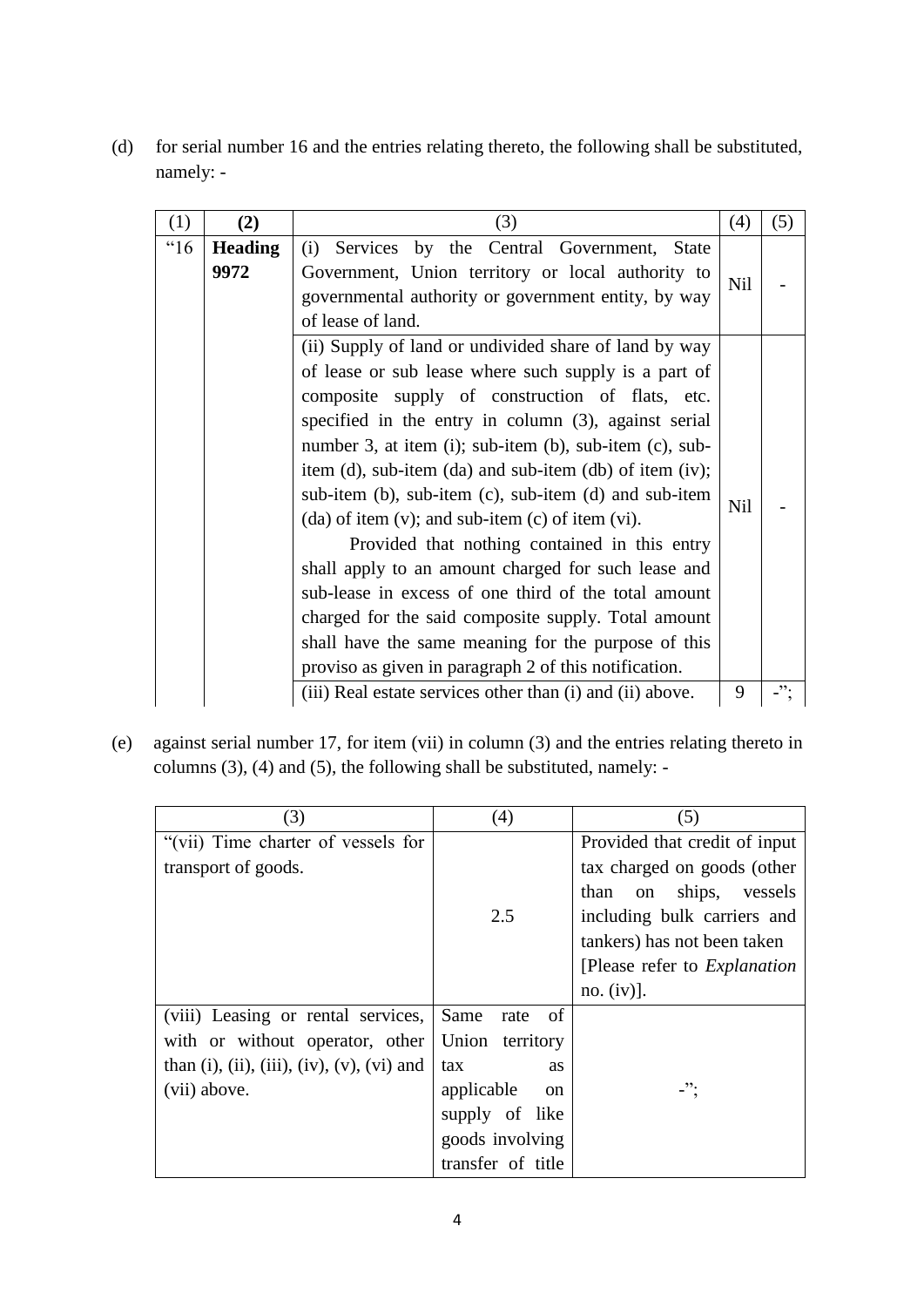|--|

- (f) in serial number 23, against item (i) in column (3), in condition 1 in column (5), after the words "supplying the service", the words and brackets ", other than the input tax credit of input service in the same line of business (i.e. tour operator service procured from another tour operator)" shall be inserted;
- (g) against serial number 23, for item (ii) in column (3) and the entries relating thereto in columns (3), (4) and (5), the following shall be substituted, namely: -

| (3)                                                     |     | (5)                           |
|---------------------------------------------------------|-----|-------------------------------|
| "(ii) Services by way of house-keeping, such as         |     | Provided that credit          |
| plumbing, carpentering, etc. where the person supplying |     | of input tax charged          |
| such service through electronic commerce operator is    |     | goods<br>and<br><sub>on</sub> |
| not liable for registration under sub-section (1) of    | 2.5 | services has<br>not           |
| section 22 of the Central Goods and Services Tax Act,   |     | been taken                    |
| 2017.                                                   |     | [Please refer]<br>- to        |
|                                                         |     | Explanation<br>no.            |
|                                                         |     | (iv)].                        |
| (iii) Support services other than (i) and (ii) above.   | 9   | ".                            |

- (h) against serial number 24,-
	- (A) in the *Explanation* to item (i) in column (3), in clause (i), after sub-clause (g), the following sub-clause shall be inserted, namely:-
		- "(h) services by way of fumigation in a warehouse of agricultural produce.";
	- (B) for item (ii) in column (3) and the entries relating thereto in columns (3), (4) and (5), the following shall be substituted, namely: -

| $\vert$ "(ii) Service of exploration, mining or drilling of petroleum crude or $\vert$<br>natural gas or both.                                     |  |  |
|----------------------------------------------------------------------------------------------------------------------------------------------------|--|--|
| (iii) Support services to mining, electricity, gas and water distribution $\begin{bmatrix} 0 & 1 \\ 0 & 0 \end{bmatrix}$<br>other than (ii) above. |  |  |

(i) for serial number 25 and the entries relating thereto, the following shall be substituted, namely:-

|               |                                                                              | $\mathcal{A}$ |      |
|---------------|------------------------------------------------------------------------------|---------------|------|
| "25   Heading | $\vert$ (i) Services by way of house-keeping, such as $\vert$ 2.5   Provided |               | that |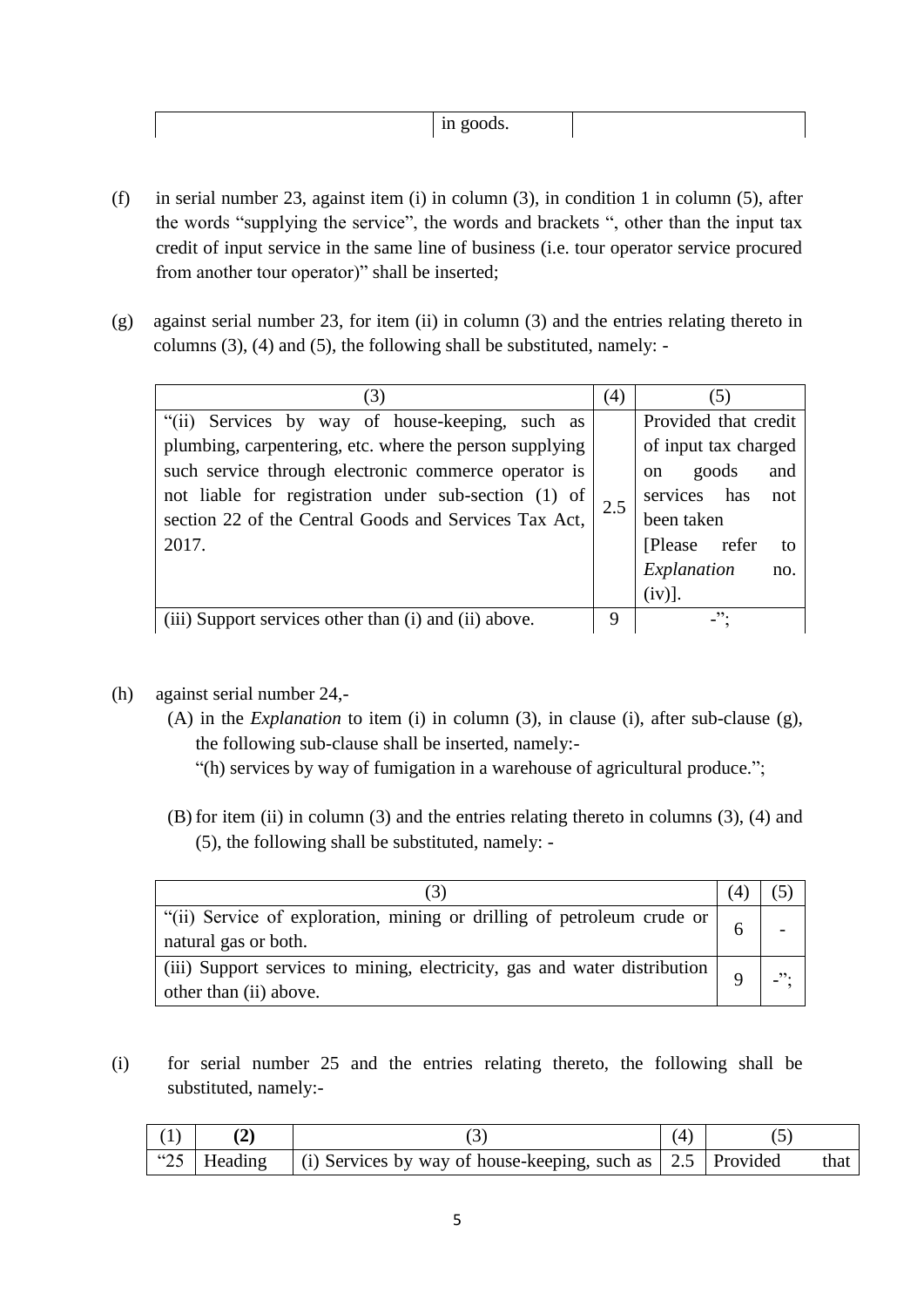| 9987 | plumbing, carpentering, etc. where the person<br>supplying such service through electronic<br>operator is not<br>liable for<br>commerce<br>registration under sub-section (1) of section 22<br>of the Central Goods and Services Tax Act,<br>2017. |   | credit of input tax<br>charged on goods<br>and services has<br>not been taken<br>[Please refer to<br>Explanation<br>no.<br>(iv)]. |
|------|----------------------------------------------------------------------------------------------------------------------------------------------------------------------------------------------------------------------------------------------------|---|-----------------------------------------------------------------------------------------------------------------------------------|
|      | Maintenance, repair and installation<br>(ii)<br>(except construction) services, other than (i)<br>above.                                                                                                                                           | 9 | $-$ ":                                                                                                                            |

- (j) against serial number 26, in column (3),-
	- A. in item (i), after sub-item (e), the following sub-item shall be inserted, namely: "(ea) manufacture of leather goods or footwear falling under Chapter 42 or 64 in the First Schedule to the Customs Tariff Act, 1975 (51of 1975) respectively;";
	- B. for item (iii) and the entries relating thereto in columns (3), (4) and (5), the following shall be substituted, namely: -

| 3                                                                       |  |  |  |  |
|-------------------------------------------------------------------------|--|--|--|--|
| "(iii) Tailoring services                                               |  |  |  |  |
| (iv) Manufacturing services on physical inputs (goods) owned by others, |  |  |  |  |
| other than (i), (ia), (ii), (iia) and (iii) above.                      |  |  |  |  |

(k) for serial number 32 and the entries relating thereto, the following shall be substituted, namely:-

|      | (2)     | 2                                                    |     |
|------|---------|------------------------------------------------------|-----|
| "32" | Heading | (i) Services by way of treatment of effluents by a   |     |
|      | 9994    | Common Effluent Treatment Plant.                     |     |
|      |         | (ii) Sewage and waste collection, treatment and      |     |
|      |         | disposal and other environmental protection services | ,,, |
|      |         | other than (i) above.                                |     |

- (l) against serial number 34, in column (3),
	- (A) for item (iii) and the entries relating thereto in columns (3), (4) and (5), the following shall be substituted, namely: -

|                                                                      | $(4)$ (5) |  |
|----------------------------------------------------------------------|-----------|--|
| "(iii) Services by way of admission to amusement parks including   9 |           |  |